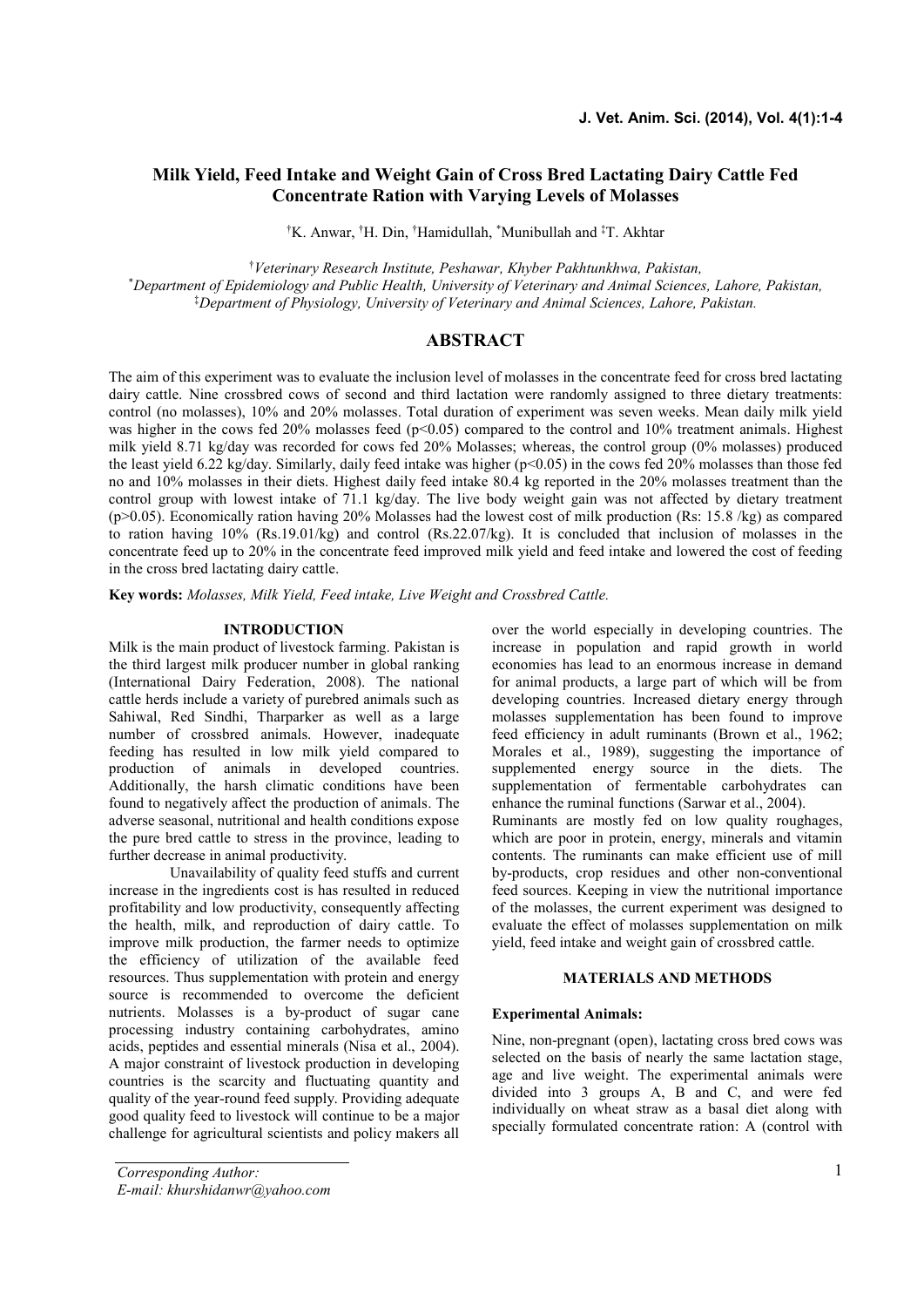0% molasses), B and C with 10% and 20% molasses in the concentrate, respectively (Table 1). Fifteen day adaptation period was given, during which the experimental feed was gradually increased and the usual feed was decreased until the cattle were shifted completely to the experimental rations. Adaptation was followed by 49 days experimental period.

### **Milk yield, Feed intake and Body Weight Measurement:**

Experimental animals were hand milked twice daily in the morning and evening at about 11.00 am and 9.00 pm, respectively. Milk yield was recorded daily in the

| <b>Table 1.</b> Composition of different experimental ration |  |
|--------------------------------------------------------------|--|
|--------------------------------------------------------------|--|

morning and evening on daily basis. Feed offered and refusal was recorded daily and composited for analysis. All the experimental lactating animals were weighed empty stomach at the start of the experiment. Thereafter, body weights were recorded on fortnightly basis.

#### **Statistical Analysis of Data:**

The statistical program SPS (version 20; SPS GmbH, SPS Inc., Munich, Germany) was used for data analysis. The data was analyzed using ANOVA technique and presented as Mean ± SE. Results were declared significant at  $p<0.05$ .

| Ingredient            | (Control) Molasses 0% | (B) Molasses 10% | $(C)$ Molasses 20% |
|-----------------------|-----------------------|------------------|--------------------|
| Cotton seed cake      | 20                    | 20               | 20                 |
| Mustard seed cake     | 20                    | 20               | 20                 |
| Maize oil cake        | 10                    | 10               | 10                 |
| Wheat bran            | 10                    | 10               | 10                 |
| $(20\%)$ corn gluten  |                       | n                |                    |
| $(30\%)$ corn gluten  | n                     | O                |                    |
| Molasses              |                       | 10               | 20                 |
| Wheat grain           | 10                    | b                |                    |
| Salt Powder           |                       |                  |                    |
| D.C.P                 |                       |                  |                    |
| Rice Polish           | 16                    | 10               |                    |
| Chemical composition  |                       |                  |                    |
| Crude protein $(\% )$ | 16.7                  | 16.2             | 15.6               |
| ME (M. Cal/kg)        | 2.89                  | 3.0              | 3.2                |

# **RESULTS & DISCUSSION**

Significant changes in milk yield of crossbred dairy cattle fed with ration containing varying levels of molasses (Table 2). Mean value revealed that highest milk yield  $(8.70 \pm 0.52 \text{ kg/day})$  was recorded for group C whereas minimum milk yield  $(6.22 \pm 0.52 \text{ kg/day})$  was recorded for Control group. Our results are in line with the observations documented by Yan et al. (2010), who documented that milk yield increased when animals were fed on ration having high level of molasses at 25% of DM. In another experiment, Murphy (1999) reported a linear increase in milk yield with high level of molasses in the diet (351g/kg molasses on a dry matter basis, 150M). The increase in milk yield of dairy cow fed with high level of molasses in concentrate supplement might be related to the rapidly rumen fermentable energy in the form of molasses. This finding is in line with the result of (Murphy, 1999), who fed different level of molasses in silage based diet and reported that milk production linearly increased with increase level of molasses in the feed.

Similarly, Van soest et al. (1991) fed urea molasses block to Holstein cross bred and Sahiwal crossbred cattle and concluded that the average milk yields was higher in the cattle fed urea molasses blocks than control group suggesting the impact of feeding molasses on milk yield. On the contrary, work by Lofgreen and Otagaki (1960) reported that diets that constitute more than 10% molasses decreased the milk yield. Whereas, others reported that the inclusion of molasses up to 31% in total DM of the complete diet of grass silage plus concentrate improved milk yield as well as milk protein concentration (Murphy, 1999; Yan et al., 1997). The increase in milk yield of cattle fed with high molasses diet might be due to the fact that molasses feeds the rumen microbes resulting in proper utilization of fiber leading to high concentration of volatile fatty acid essential for milk production. Molasses nourishes rumen microflora, improves rumen fermentation and hence cellulose degradation resulting in high concentration of volatile fatty acids such as propionic acid which is required for milk synthesis (Sarwar et al., 2004) as source of energy. Similarly high level of molasses increases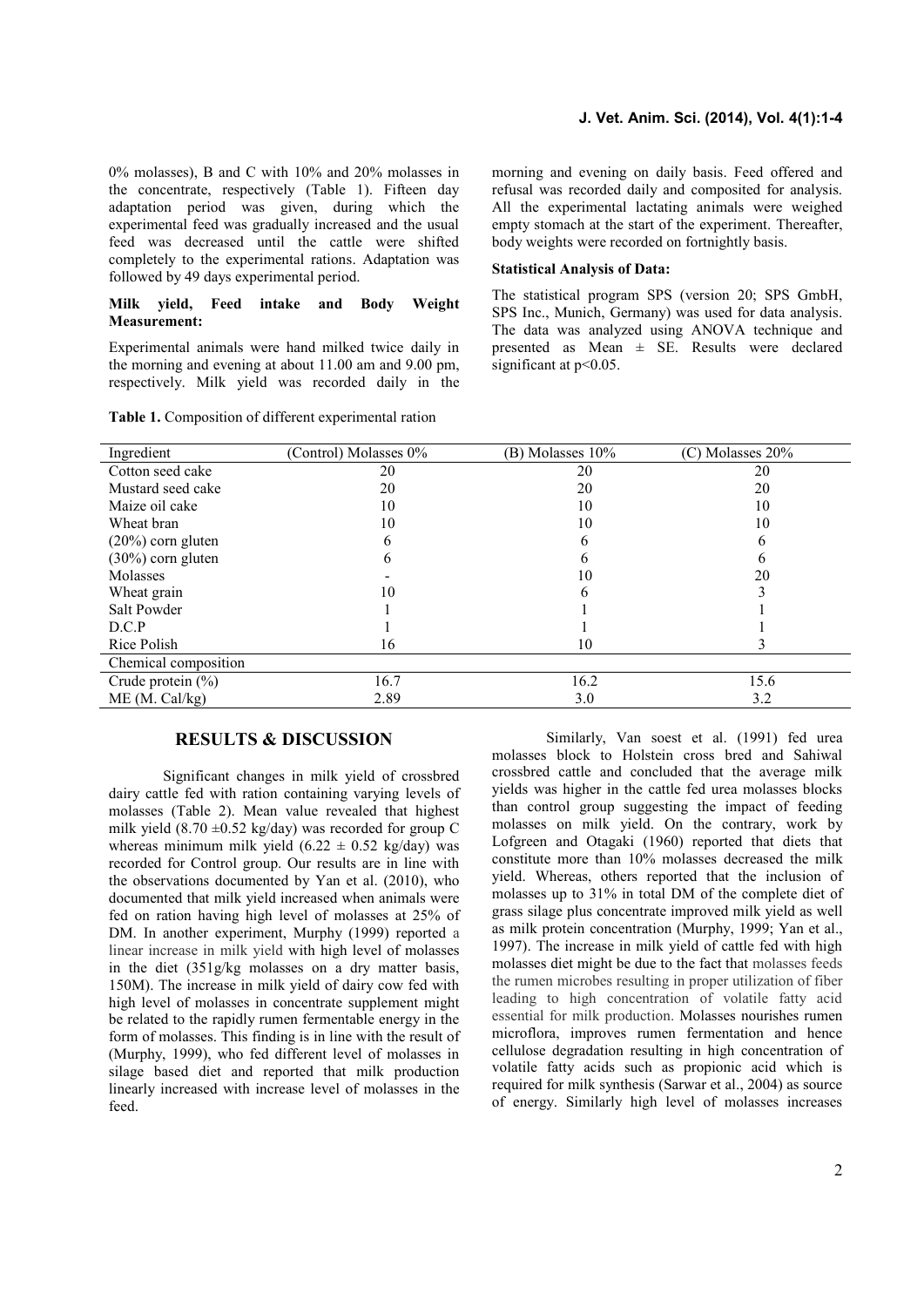daily milk production of lactating dairy cattle's (Ngongoni et al., 2006; Sarwar et al., 2004).

Results of molasses supplementation are given in Table 3. Mean value showed that maximum total mix ration (TMR) intake (80.405kg/day) was recorded for group fed on ration having Molasses 20%, while minimum (71.105kg/day) was recorded for control group.

Results of intake suggest that there is a linear increase in the intake with increasing molasses level in the ration. The increase in feed intake might be related to higher palatability of diet due to inclusion of molasses, and might be due to the fact that molasses feed the rumen bugs which result in higher degradation of fibrous diet. Our result are in line with the finding of (Chaudhary et al., 2001), who reported that the addition of molasses might have improved the palatability of ration. Molasses addition at 20% of the DM has been found to improve the utilization of crop residues based ration in ruminants (Preston and Leng, 1986). Similar finding has been observed by Yan et al. (2010), who fed diets containing molasses at 125, 250 and 375 g/kg DM, and reported an increase in total DM intake with the increasing level of molasses in the diet (Preston, 1986). Montgomery and Baumgardt (1965) also documented that addition of small quantities of molasses to dried milled hay improved voluntary feed intake.

Mean change in live BW of crossbred dairy cows are presented in Table 4. Average initial live weight of the control, B and C fed ration having zero%, 10% and 20% molasses were 320.0 kg, 346.3kg and 338.3kg respectively, whereas the final BW recorded were 331.7 kg, 346.7 kg and 345.0 kg, respectively. Mean changes in live weight during 45 day experimental period for group control, B and C was 11.7, 0.33 and 6.67 kg, respectively. All treatment groups showed a trend in weight gain. Substitution of molasses at different levels did not affect live weight during entire experimental period. Earlier studies illustrated that supplementation of low quality forages with molasses based mixture increased animal weight gain in free grazing cattle and buffalo calves. Supplementation of low quality crop residues with fermentable carbohydrates improved animal growth performance (Brown, 1993). Our findings are in agreement with that of Bond and Rumsey (1973), who reported that that supplementation of fermentable carbohydrates increased the intake of diet resulting in greater weight gain. The supplementation of diets with fermentable energy not only improved feed intake but could also enhance nutrient digestibility (Sarwar et al., 2004). Tahir et al. (2012) reported that diets supplemented with molasses enhanced nutrient digestibility in buffaloes.

**Table 2.** Effect of feeding varying levels of molasses in concentrate ration on daily milk yield (Kg) of cross bred cattle

| Ration type          | Mean $\pm$ S.E. | P-value |
|----------------------|-----------------|---------|
| Control (0%Molasses) | $6.22 \pm 0.52$ |         |
| $B(10\%$ Molasses)   | $7.23 \pm 0.52$ | 0.001   |
| C(20% Molasses)      | $8.70 \pm 0.52$ |         |

**Table 3.** Effect of feeding varying levels of molasses in concentrate ration on daily feed intake (Kg) of cross bred cattle

| Ration type  | Mean $\pm$ S.E        | P-value |
|--------------|-----------------------|---------|
| 0%Molasses   | $71.11 \pm 1.63104$   |         |
| 10% Molasses | $75.0947 \pm 1.63104$ | 0.000   |
| 20% Molasses | $80.4053 \pm 1.63104$ |         |

**Table 4.** Mean changes in Live Body weight of Dairy cattle fed concentrate ration having varying levels of molasses

| Ration type  | Initial<br><b>BW</b> | Final<br><b>BW</b> | Change in<br>BW (kg) | P-<br>Value |
|--------------|----------------------|--------------------|----------------------|-------------|
|              | (Kg)                 | (Kg)               |                      |             |
| 0%Molasses   | 320.0                | 331.7              | $11.7 \pm 3.88$      |             |
| 10% Molasses | 346.3                | 346.7              | $0.33 \pm 3.88$      | 0.0651      |
| 20% Molasses | 338.3                | 345.0              | 6.7 0 $\pm$ 3.88     |             |

### **REFRENCES**

- Balch, C. C. 1950. Factors affecting the utilization of Food by Dairy Cows. *British Journal of Nutrition,* 4: 361-388.
- Bond, J., and T. S. Rumsey. 1973. Liquid molasses-urea or biuret (NPN) feed supplements for beef cattle: Wintering performance, ruminal differences and feeding patterns. *Journal of Animal Science,* 37(2):593-598.
- Brown, W. H., Stull, J. W., and G. H. Stott. 1962. Fatty acid composition of milk. I. Effect of roughage and dietary fat. *Journal of Dairy Science,* 45(2): 191-196.
- Brown, W. F., Phillips, J. D., and D. B. Jones. 1987. Ammoniation or cane molasses supplementation of low quality forages. *Journal of Animal Science,* 64(4):1205-1214.
- Chaudhary, L. C., Sahoo, A., Agarwal, N., Kamra, D. N., and N. N. Pathak. 2001. Effect of replacing grain with deoiled rice bran and molasses from the diet of lactating cows. *Asian Australasian Journal of Animal Sciences,* 14(5):646-650.
- Hutton, J. B. 1963. The effect of lactation on intake in the dairy cow. *Proceedings of the New Zealand Society of Animal Production,* 23:39-52.